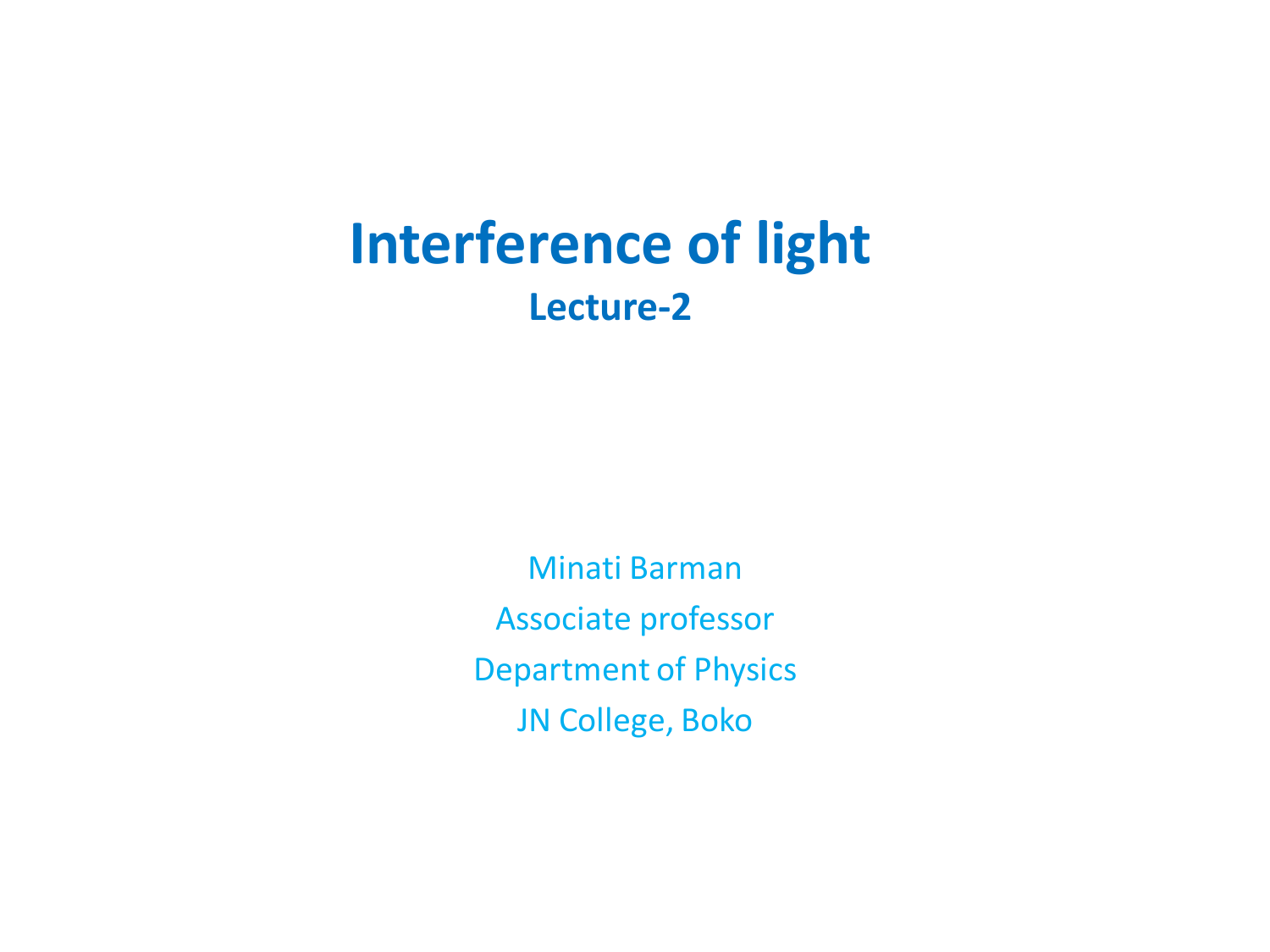# **Contents:**

- i. Definition of interference
- ii. Types of interference
- iii. Theory of interference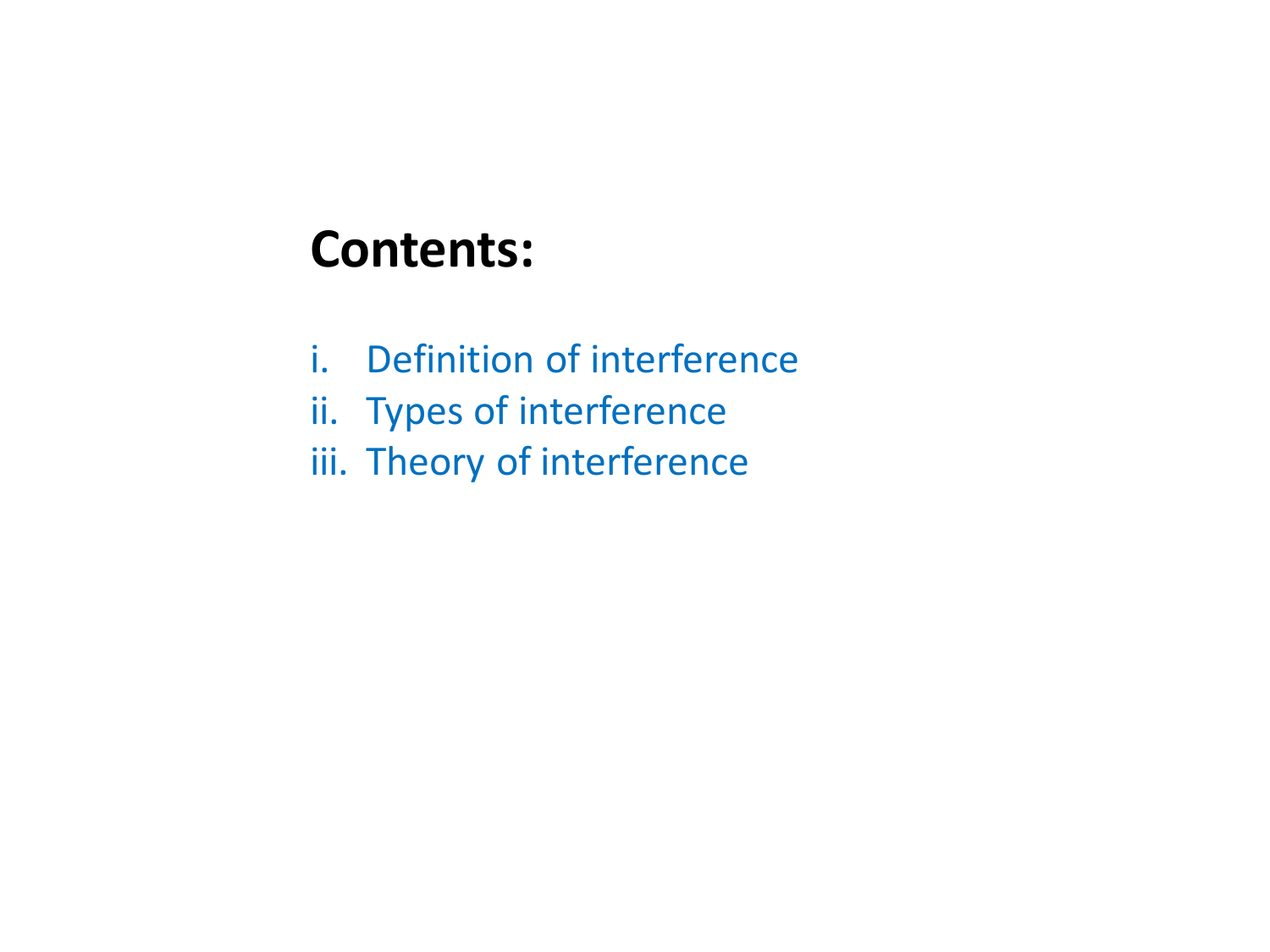## Interference of light:

Interference is the phenomenon in which two monochromatic waves superpose to form the resultant wave . The amplitude of the resultant wave may be lower, higher or same as that of the incident wave.

### Types of Interference:

- 1. Division of wave front
	- Ex: Young's double slit experiment.
- 1. Division of amplitude

 E: interference on a thin film, Newton's rings experiment, Michelson interferometer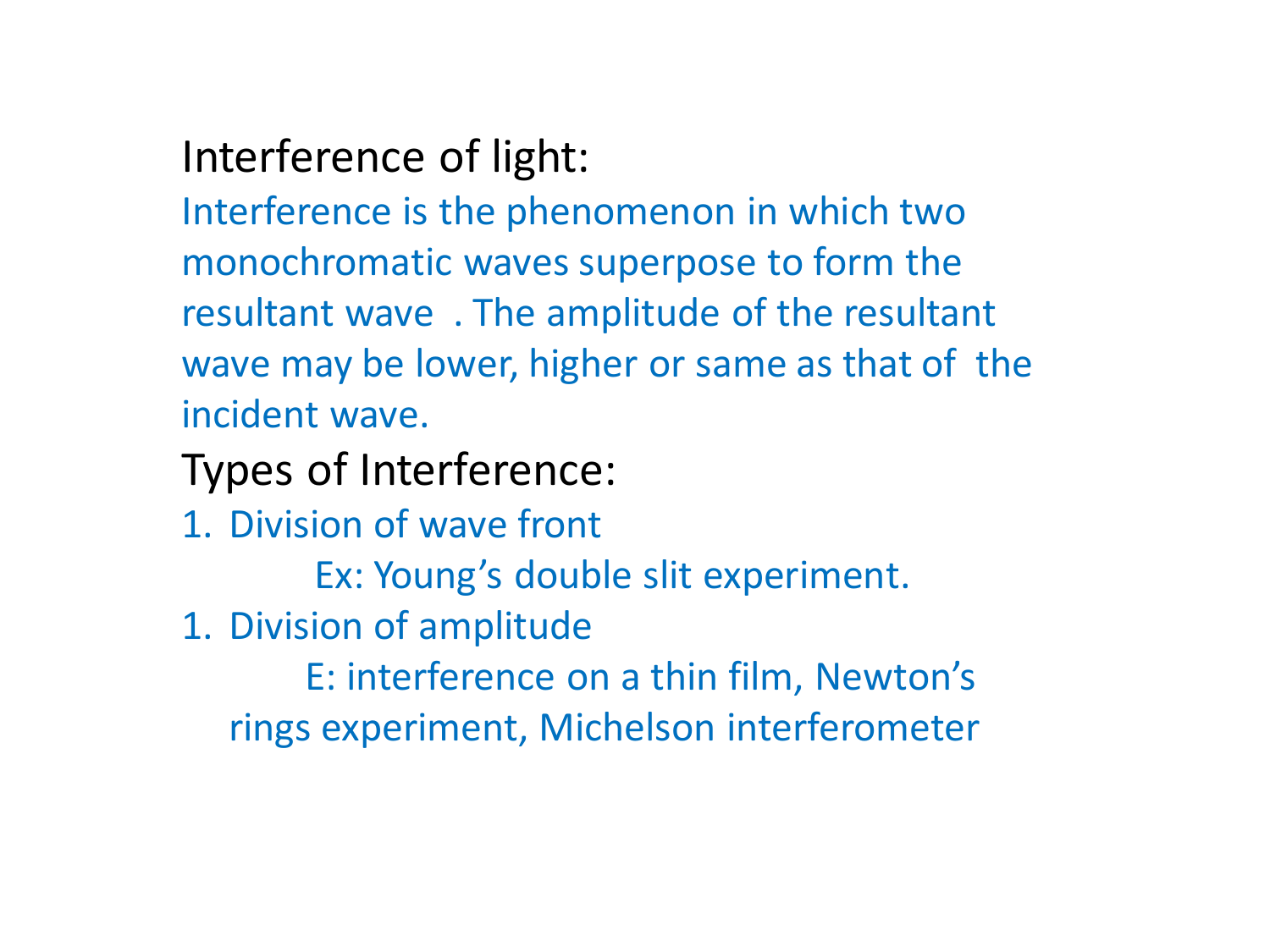

Young's double slit experiment Division of wavefront



Interference in thin film Division of amplitude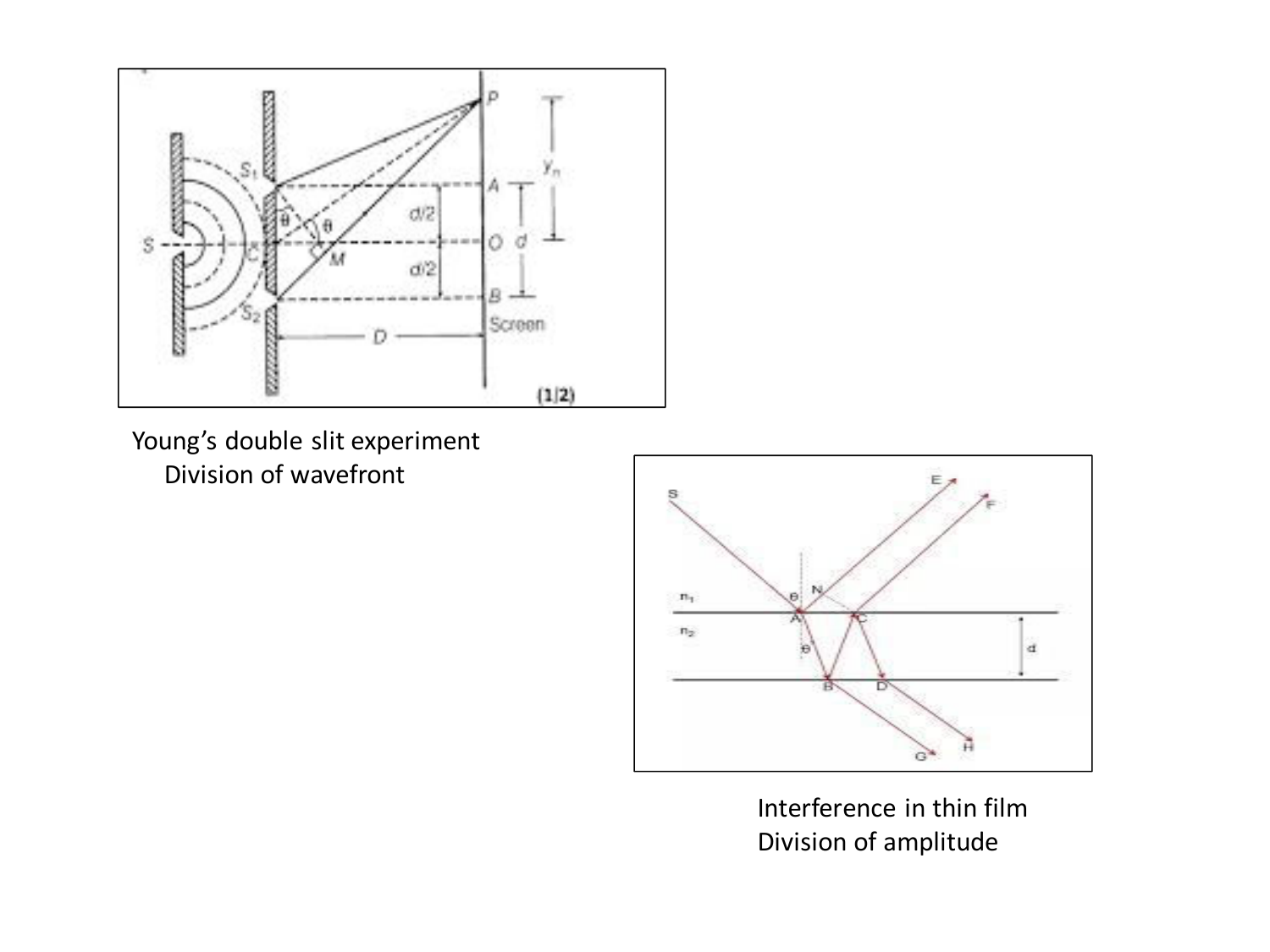#### Theory of interference:

Let us consider two monochromatic waves coming from two coherent sources incident on a screen with a phase difference Ø at a point.

Let y<sub>1</sub> and y<sub>2</sub> are displacement of the two waves respectively such that

y₁ = a₁ sin*ɷ*t…………………………(i)

y₂ = a₂ sin(*ɷ*t+Ø)…………………..(ii)

Then the resultant displacement at that point is

$$
y = y_1 + y_2
$$

 $=$  a<sub>1</sub> sin $\omega$ t + a<sub>2</sub> sin $(\omega$ t+Ø)

- = a₁ sin*ɷ*t +a₂ sin*ɷ*t cosØ+ a₂ cos*ɷ*t sinØ
- $=$  sin $\omega t$  (a<sub>1</sub> + a<sub>2</sub> cos $\emptyset$ ) + cos $\omega t$  (a<sub>2</sub> sin $\emptyset$ )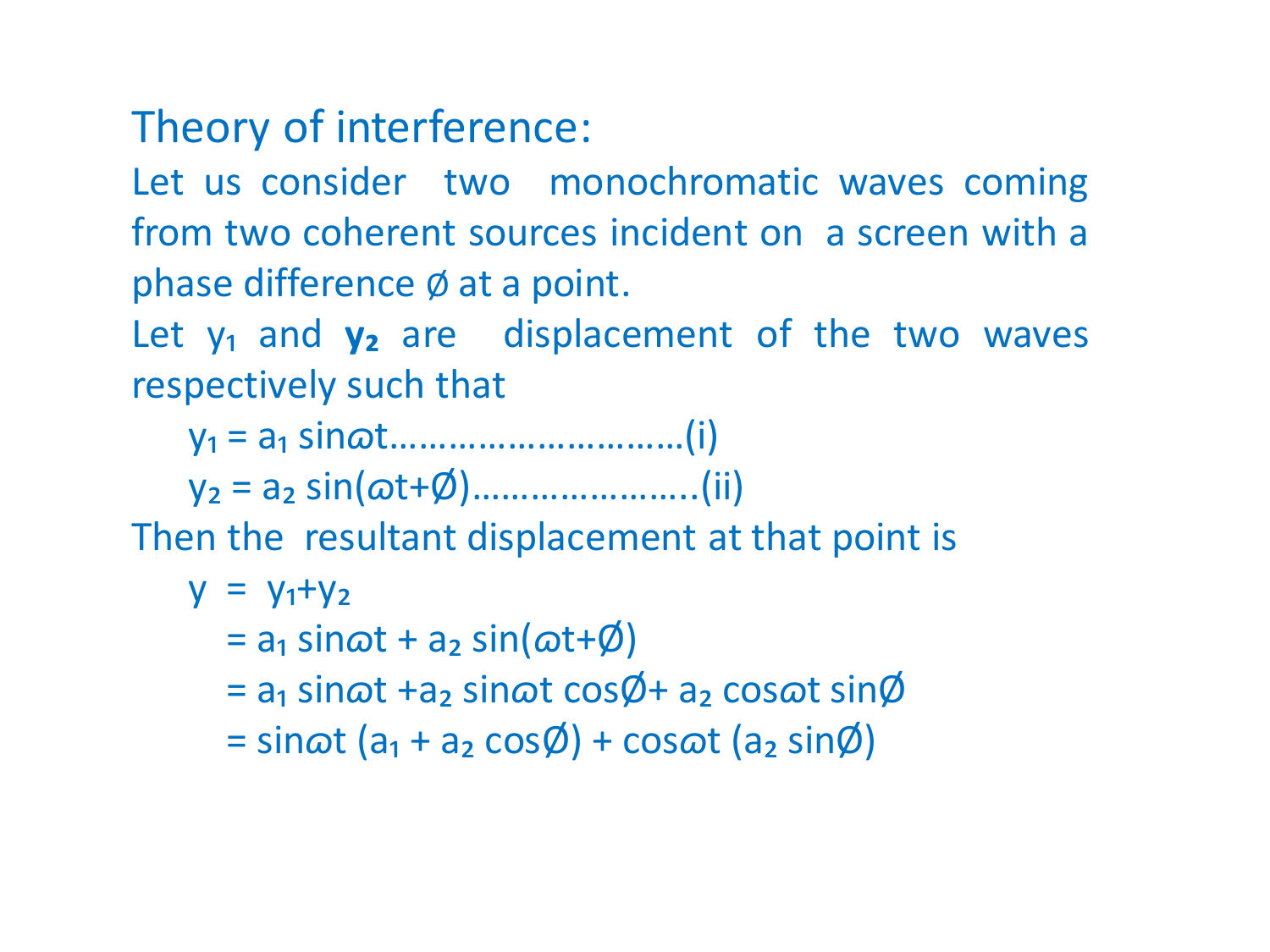a₁ + a₂ cosØ = R cosӨ ……………………………….(iii)

a₂ sinØ = R sinӨ ……………………………….(iv)

Where R and  $\Theta$  are two new constants

y= R sin*ɷt* cosӨ + R cos*ɷ*t sinӨ

= R sin (*ɷt +* Ө )

Now squaring and adding equation (iii) and (iv)we get

 $R^2 = a_1^2 + a_2^2 + 2a_1a_2 \cos\phi$ 

Here R is resultant amplitude of the amplitude. We know that intensity of light at point P is proportional to square of the amplitude, so

 $I \infty$ R<sup>2</sup>

 = a₁² + a₂²+2a₁a₂ cosØ …………………………(v) Equation(v) shows that Intensity I depends on the value of phase difference  $\emptyset$  of the two interfering waves .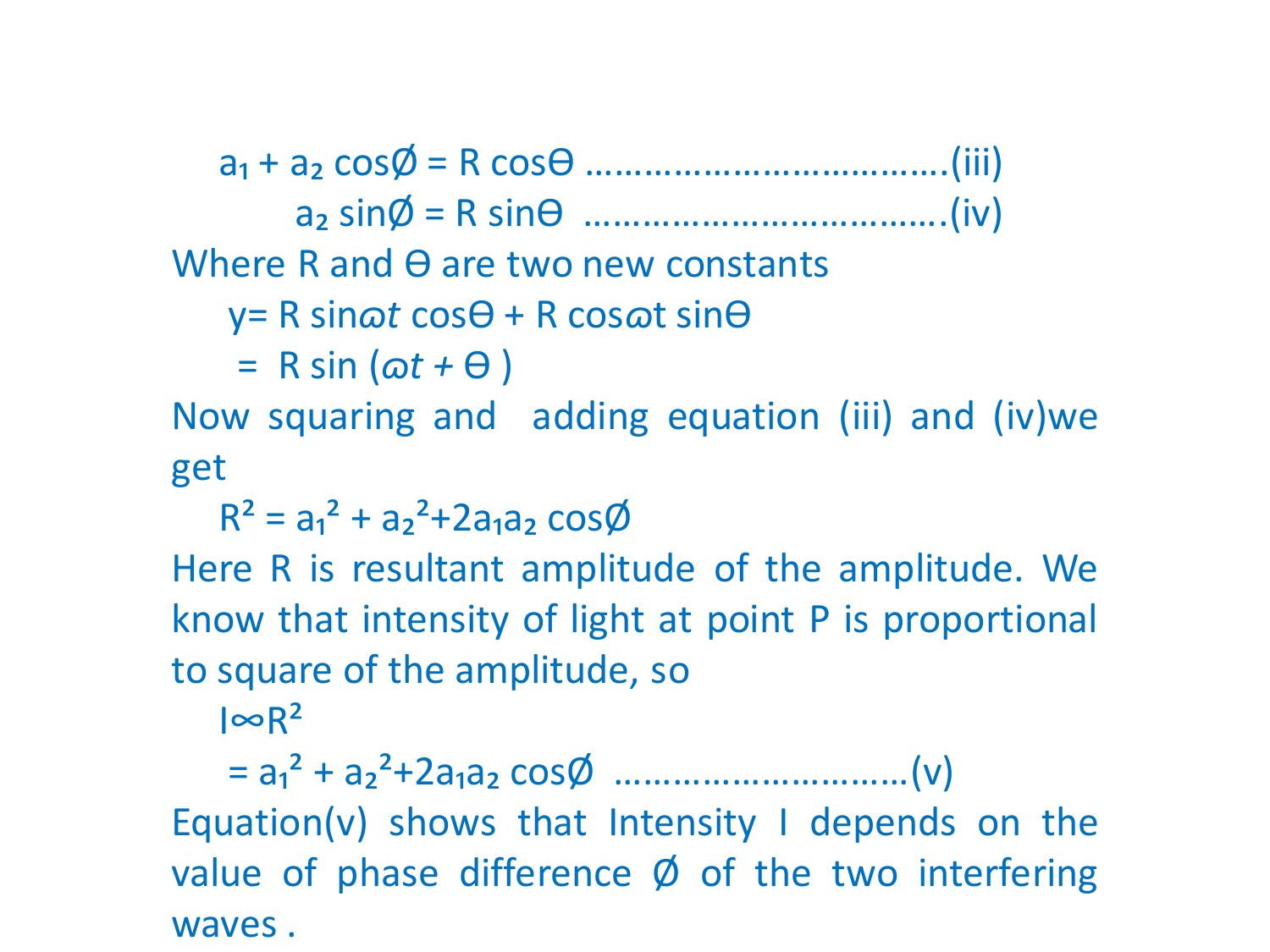We know that the relation between the path difference x and phase difference  $\emptyset$  is  $x = (\lambda / 2\pi) \emptyset$ 

i) If we put  $\emptyset$ =2m $\pi$  in equation (v) then cos $\emptyset$ =1 and then x = mλ where m=0,1,2,3……………………………and then intensity I=  $(a_1 + a_2)^2$  which is maximum. This is the condition of constructive interference or bright fringe. ii) If  $\emptyset$  =(2m +1) $\pi$ , then cos $\emptyset$ = -1 and x= (2m+1)  $\lambda$  where  $m=0,1,2,3...$  Then intensity  $I=(a_1-a_2)^2$  and I is minimum. This is the condition of destructive interference or dark fringe. iii) When  $a_1=a_2$ , then minimum intensity is zero and maximum intensity is 4a<sup>2</sup>. So we get alternate bright and dark fringes as we go away from the central fringe. At the central point, path difference as well as phase difference is equal to zero and we get maximum intensity there ,which is equal to 4a²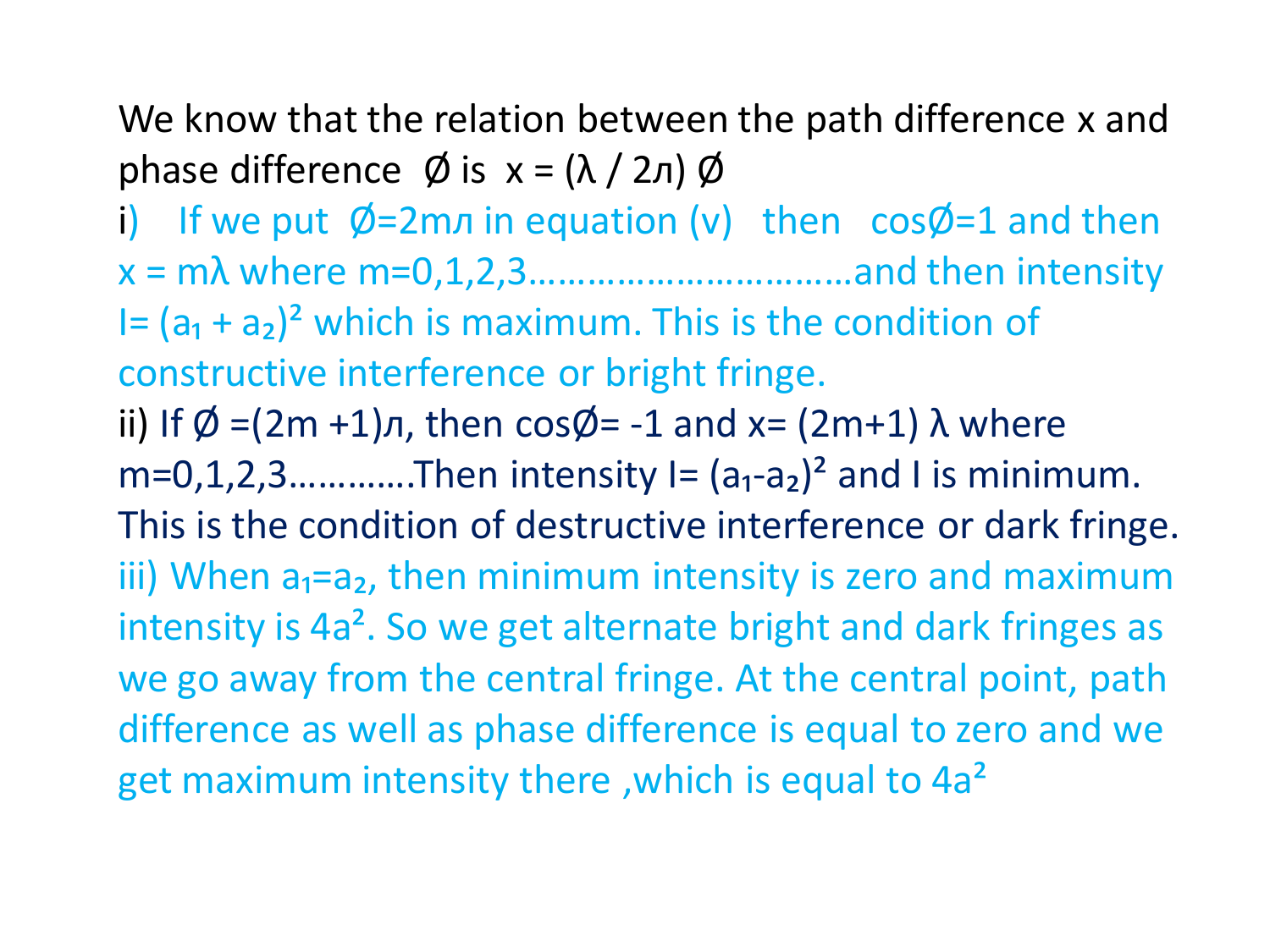#### Intensity distribution curve:

Intensity at any point of the screen is expressed as  $I = a_1^2 + a_2^2 + 2a_1a_2 \cos \phi$ 

If  $a_1=a_2$ , then I= 4a<sup>2</sup> for bright fringe and for dark fringe I=0. In fact as  $\emptyset$  increases gradually from 0 to  $\pi$ , cos $\emptyset$  decreases from +1 to-1 through 0 and intensity decreases gradually from 4a<sup>2</sup> to 0 . The shape of the intensity distribution curve is as shown in the figure below.



Figure: Intensity distribution of curve